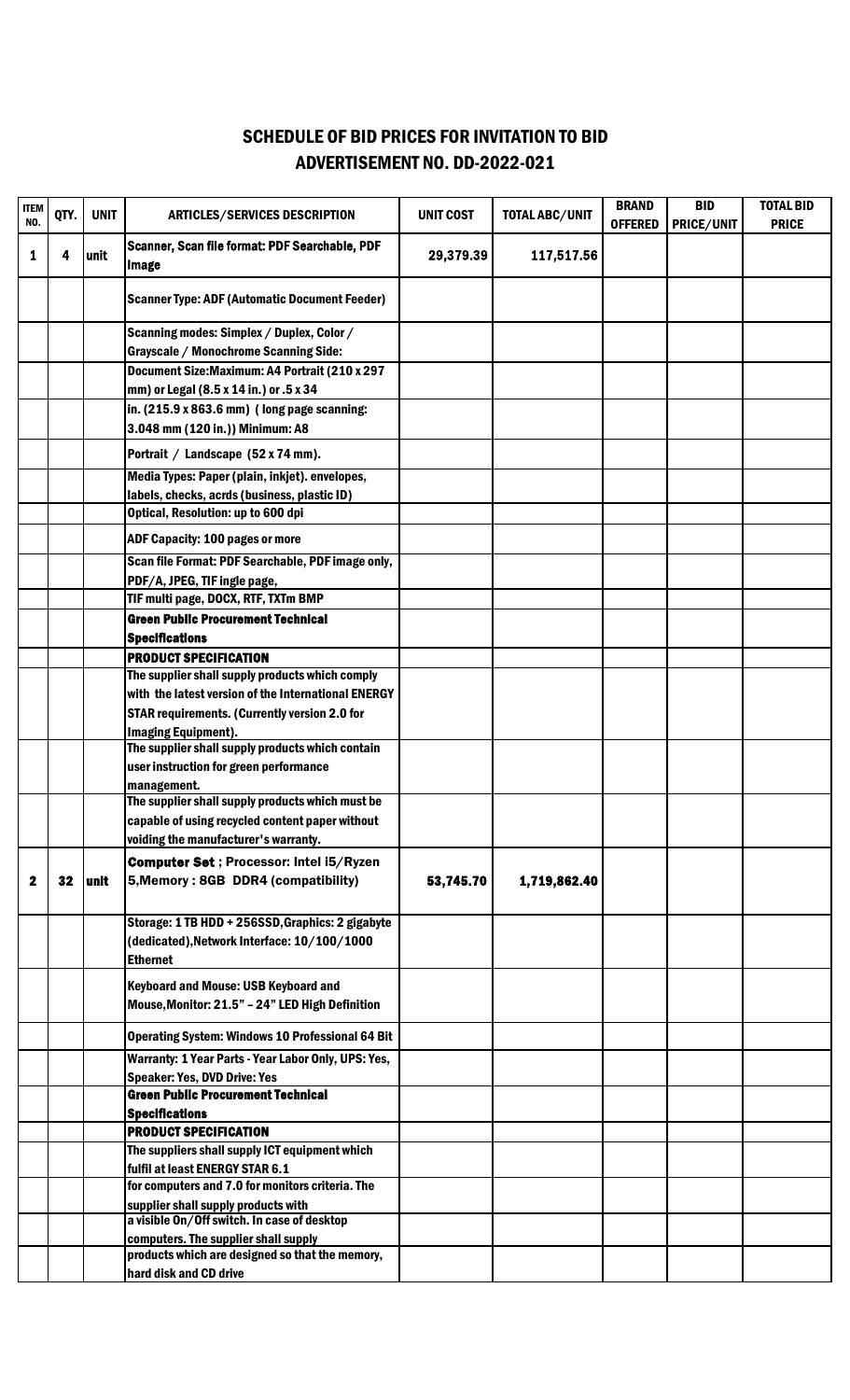|   |    |      | are really accessible and can be changed easily for                        |           |            |  |  |
|---|----|------|----------------------------------------------------------------------------|-----------|------------|--|--|
|   |    |      | upgrades. The supplier shall                                               |           |            |  |  |
|   |    |      | supply notebooks and deskstop computers which                              |           |            |  |  |
|   |    |      | availability of replacement                                                |           |            |  |  |
|   |    |      | batteries and power supplies is guarrantees for at                         |           |            |  |  |
|   |    |      | least 5 years after                                                        |           |            |  |  |
|   |    |      | end of production. The supplier shall supply the                           |           |            |  |  |
|   |    |      | products in recyclable packages and shall provide                          |           |            |  |  |
|   |    |      | a packaging take-back service.                                             |           |            |  |  |
| з | 1  | unit | <b>Laptop</b>                                                              | 59,297.00 | 59,297.00  |  |  |
|   |    |      | <b>Technical Specifications:</b>                                           |           |            |  |  |
|   |    |      | Processor: Intel i5                                                        |           |            |  |  |
|   |    |      | Memory: 8GB DDR4-6 (compatibility)                                         |           |            |  |  |
|   |    |      | <b>Storage: 1 TB SSD</b>                                                   |           |            |  |  |
|   |    |      | Graphics: 4-6 gigabyte (dedicated)                                         |           |            |  |  |
|   |    |      | Network Interface: 10/100/1000 Ethernet                                    |           |            |  |  |
|   |    |      | <b>Wireless Mouse Included</b>                                             |           |            |  |  |
|   |    |      | Monitor: 13-16 full High Definition screen                                 |           |            |  |  |
|   |    |      |                                                                            |           |            |  |  |
|   |    |      | <b>Operating System: Windows 10 Professional 64-Bit</b>                    |           |            |  |  |
|   |    |      | <b>DVD Drive: Yes</b>                                                      |           |            |  |  |
|   |    |      | Warranty: 1 Year Parts - 1 year Labor Only                                 |           |            |  |  |
|   |    |      | <b>Green Public Procurement Technical</b>                                  |           |            |  |  |
|   |    |      | <b>Specifications</b>                                                      |           |            |  |  |
|   |    |      | <b>PRODUCT SPECIFICATION</b>                                               |           |            |  |  |
|   |    |      | The suppliers shall supply ICT equipment which                             |           |            |  |  |
|   |    |      | fulfil at least ENERGY STAR 6.1                                            |           |            |  |  |
|   |    |      | for computers and 7.0 for monitors criteria. The                           |           |            |  |  |
|   |    |      | supplier shall suppy products with                                         |           |            |  |  |
|   |    |      | a visible On/Off switch. In case of desktop                                |           |            |  |  |
|   |    |      | computers. The supplier shall supply                                       |           |            |  |  |
|   |    |      | products which are designed so that the memory,<br>hard disk and CD drive  |           |            |  |  |
|   |    |      | are really accessible and can be changed easily for                        |           |            |  |  |
|   |    |      | upgrades. The supplier shall                                               |           |            |  |  |
|   |    |      | supply notebooks and deskstop computers which                              |           |            |  |  |
|   |    |      | availability of replacement                                                |           |            |  |  |
|   |    |      | batteries and power supplies is guarrantees for at                         |           |            |  |  |
|   |    |      | least 5 years after                                                        |           |            |  |  |
|   |    |      | ens of production. The supplier shall supply the<br>products in recyclable |           |            |  |  |
|   |    |      | packages and shall provide a packaging take-back                           |           |            |  |  |
|   |    |      | service.                                                                   |           |            |  |  |
| 4 | 15 | unit | <b>Printer (ADF)</b>                                                       | 20,421.42 | 306,321.30 |  |  |
|   |    |      | <b>Technical Specifications:</b>                                           |           |            |  |  |
|   |    |      | <b>Information and Communication Technology</b>                            |           |            |  |  |
|   |    |      | <b>Equipment</b>                                                           |           |            |  |  |
|   |    |      | <b>Functions: Print, Scan, Copy</b>                                        |           |            |  |  |
|   |    |      | <b>Printer Type: Inkjet Printer</b>                                        |           |            |  |  |
|   |    |      | <b>Ink System: Ink Tank</b>                                                |           |            |  |  |
|   |    |      | <b>Scan System: ADF and Flatbed</b>                                        |           |            |  |  |
|   |    |      | Paper Type: Plain, Inkjet, Glossy (cast/resin)                             |           |            |  |  |
|   |    |      | Paper Size: A4 Letter, Executive, A5, A6, Envelope                         |           |            |  |  |
|   |    |      | (C5,                                                                       |           |            |  |  |
|   |    |      | Com-10, DL, Monarch) Photo (10 cm x 15 cm),                                |           |            |  |  |
|   |    |      | Photo-L (9 cm x 13 cm, Photo-2L (127 mm x                                  |           |            |  |  |
|   |    |      | 178 mm), Index card (127 mm x 203 mm)                                      |           |            |  |  |
|   |    |      | Paper Capacity: 100-150 sheets                                             |           |            |  |  |
|   |    |      | <b>Copy and Scan Color: Monochrome and Color</b>                           |           |            |  |  |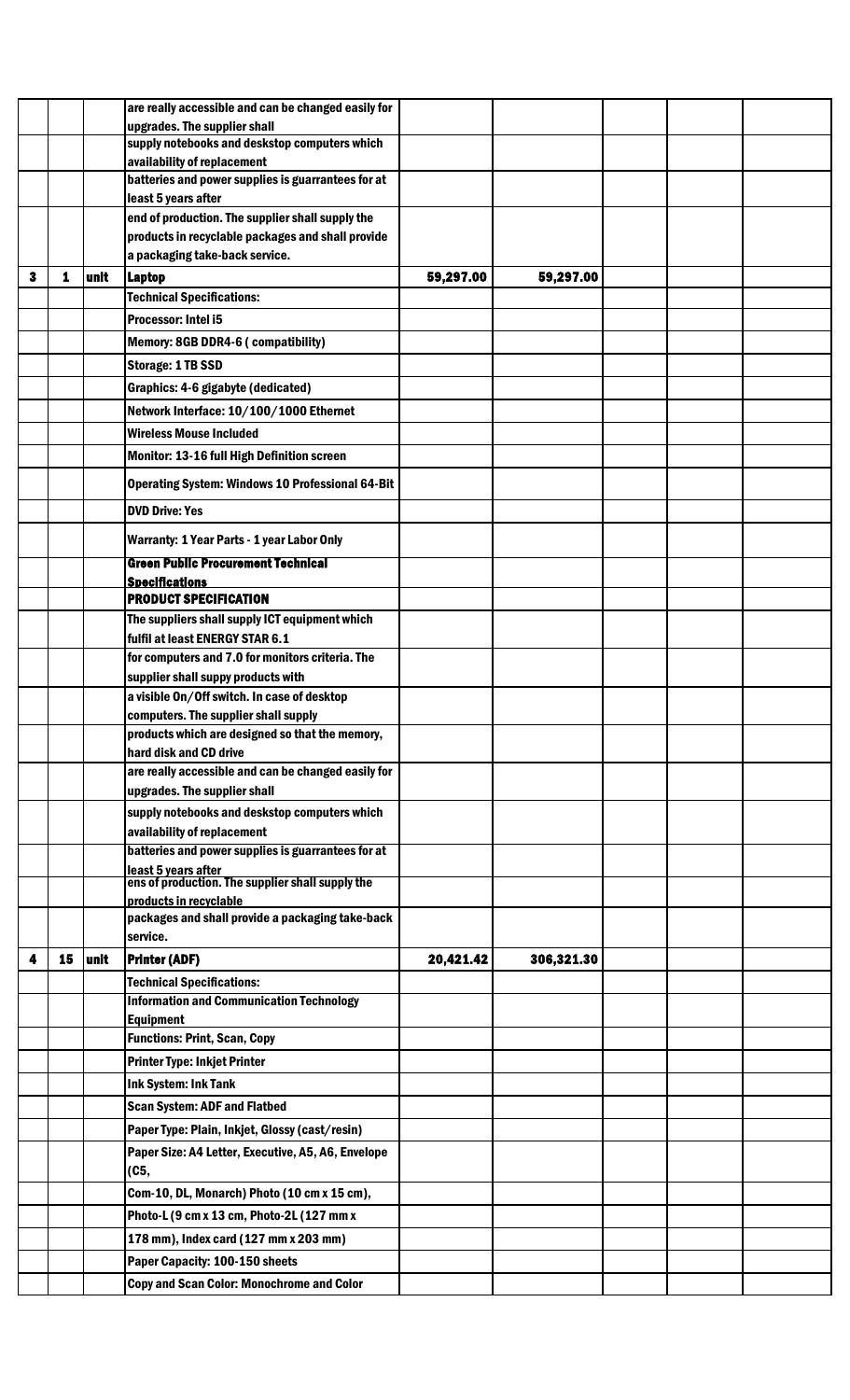|   |   |      | Network: Wireless Setup Support Utility - WPS                                  |           |           |  |  |
|---|---|------|--------------------------------------------------------------------------------|-----------|-----------|--|--|
|   |   |      | <b>Green Public Procurement Technical</b>                                      |           |           |  |  |
|   |   |      | <b>Specifications</b>                                                          |           |           |  |  |
|   |   |      | <b>PRODUCT SPECIFICATIONS</b>                                                  |           |           |  |  |
|   |   |      | The supplier shall supply products which comply                                |           |           |  |  |
|   |   |      | with the latest version of the International ENERGY                            |           |           |  |  |
|   |   |      | <b>STAR requirements. (Currently version 2.0 for</b>                           |           |           |  |  |
|   |   |      | <u>Imaging Equipment).</u><br>The supplier shall supply products which contain |           |           |  |  |
|   |   |      | user instruction for green performance                                         |           |           |  |  |
|   |   |      | management.<br>The supplier shall supply products which must be                |           |           |  |  |
|   |   |      | capable of using recycled content paper without                                |           |           |  |  |
|   |   |      | voiding the manufacturer's warranty.                                           |           |           |  |  |
|   |   |      | Printer 3 in 1 (A3) Wi-Fi Duplex All-in-One Ink                                |           |           |  |  |
| 5 | 1 | unit | Tank Printer Copier Printer (A3 Duplex)                                        | 43,261.47 | 43,261.47 |  |  |
|   |   |      | <b>Technical Specifications:</b>                                               |           |           |  |  |
|   |   |      | <b>Printer Type: Inkjet and In TankPrinter</b>                                 |           |           |  |  |
|   |   |      | <b>Information and Communication Technology</b>                                |           |           |  |  |
|   |   |      | Equipment                                                                      |           |           |  |  |
|   |   |      | Printer Speed: Photo default - 10 x15 cm / 4x6"                                |           |           |  |  |
|   |   |      | $*2$                                                                           |           |           |  |  |
|   |   |      | Approx. 42 sec per phot (with Border) * 1                                      |           |           |  |  |
|   |   |      | Draft, A4 (Black/Colour):                                                      |           |           |  |  |
|   |   |      | Up to 32ppm/20ppm *1                                                           |           |           |  |  |
|   |   |      | ISO 24734, A4 Simplex (Black/Colour):                                          |           |           |  |  |
|   |   |      | Up to 18ipm/10ipm *1                                                           |           |           |  |  |
|   |   |      | ISO 24734, A4 Simplex (Black/Colour):                                          |           |           |  |  |
|   |   |      | Up to 8.7ipm/6.0 ipm $*1$                                                      |           |           |  |  |
|   |   |      | ISO 247342, A3 Simplex (Black/Colour):                                         |           |           |  |  |
|   |   |      | Up to 10ipm/5ipm*1                                                             |           |           |  |  |
|   |   |      |                                                                                |           |           |  |  |
|   |   |      | ISO 24734.2, A3 Duplex (Black/Colour):                                         |           |           |  |  |
|   |   |      | Up to 6.0ipm/3.7ipm*1<br>Copy Function: Reduction/Enlargement: 25-400%         |           |           |  |  |
|   |   |      | <b>Auto Fit Function1</b>                                                      |           |           |  |  |
|   |   |      | <b>Maximum Copy Size: A3</b>                                                   |           |           |  |  |
|   |   |      | Copy Resolution: 600 x 600dpi                                                  |           |           |  |  |
|   |   |      | <b>Max Copies: 999 copies</b>                                                  |           |           |  |  |
|   |   |      | Copy Speed: Copy Quality: Normal/ Best Quality                                 |           |           |  |  |
|   |   |      | ISO 29183, A4 Simplex (Black/Colour): Up to                                    |           |           |  |  |
|   |   |      | 16ipm/8.8ipm                                                                   |           |           |  |  |
|   |   |      | Sacn Function: Scanner Type: Flatbed colour image                              |           |           |  |  |
|   |   |      | scanner                                                                        |           |           |  |  |
|   |   |      | <b>Sensor Type:CIS</b>                                                         |           |           |  |  |
|   |   |      | Optical Resolution: 1200 x 2400dpi                                             |           |           |  |  |
|   |   |      | Scan Speed: Flatbed (black/Colour): 200dpi: 6.0                                |           |           |  |  |
|   |   |      | sec/12sec                                                                      |           |           |  |  |
|   |   |      | <b>ADF Monochrome (Simplex/Duplex):</b>                                        |           |           |  |  |
|   |   |      | 200dpi:8.3ppm/-                                                                |           |           |  |  |
|   |   |      | ADF Colour (Simplex/Duplex): 200dpi: 4.8ppm /-                                 |           |           |  |  |
|   |   |      | <b>ADF Specifications: Support Paper Thickness: 64-</b>                        |           |           |  |  |
|   |   |      | 95 g/m2                                                                        |           |           |  |  |
|   |   |      | ADF Capacity: 30-35 pages (75 g/m2)                                            |           |           |  |  |
|   |   |      | Fax Function: Type of Fax: walk-up black and white                             |           |           |  |  |
|   |   |      | and colour fax                                                                 |           |           |  |  |
|   |   |      | capability Receive Memory/Page Memory: 6MB,                                    |           |           |  |  |
|   |   |      | Page                                                                           |           |           |  |  |